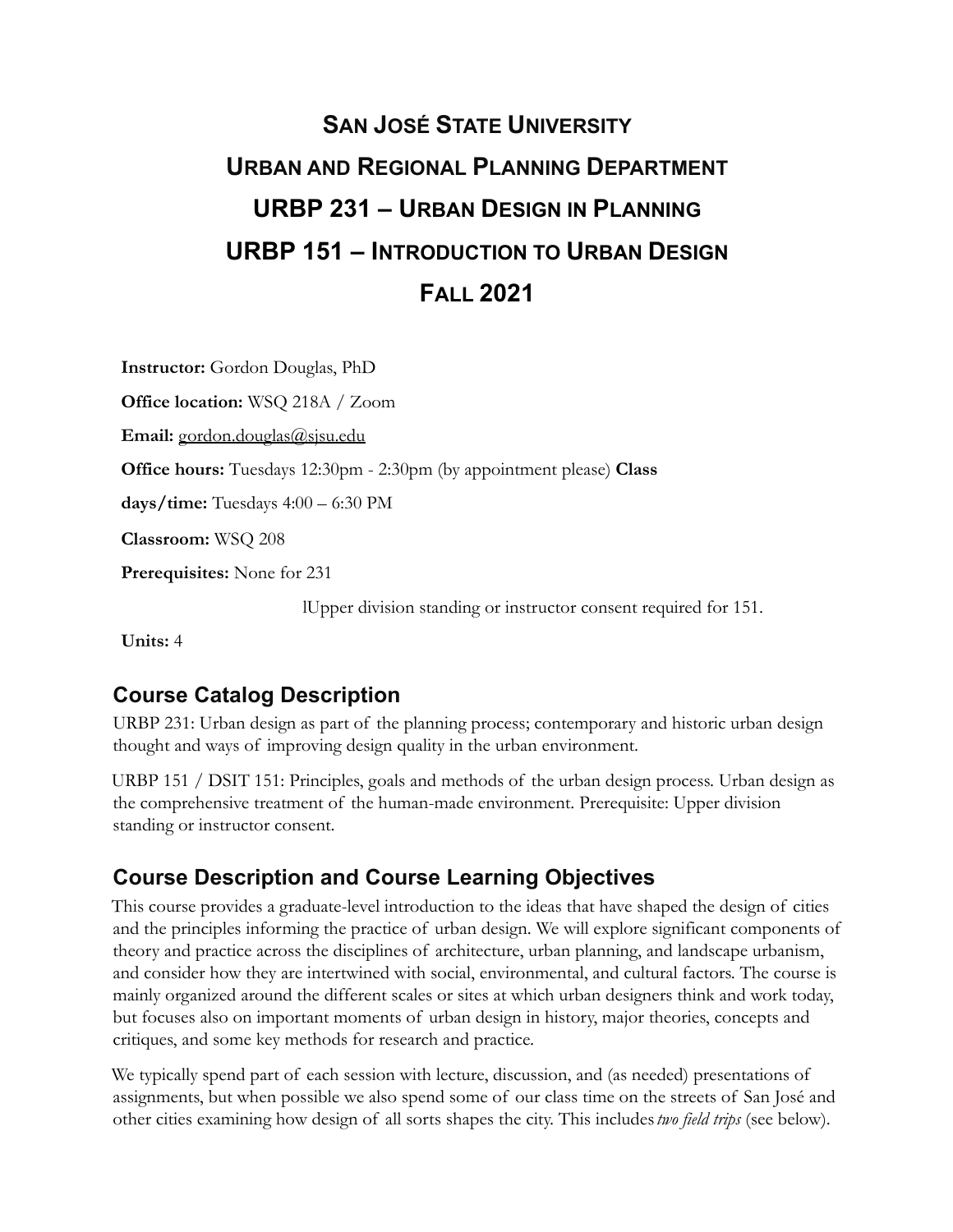#### Urban and Regional Planning Department page 1 of 16

Upon successful completion of the course, students will be able to:

- 1. Interpret and assess the contemporary city in terms of both historical contexts and modern urban design principles.
- 2. Apply design tools and principles to urban spaces across scales, from the fundamentals of wayfinding and social interaction in public space to the sustainability and resilience of metropolitan regions.
- 3. Describe how urban design decisions can both shape and reflect local character, economic development goals, or planning priorities.
- 4. Demonstrate basic design skills through visual presentations of a site design proposal.

### **Planning Accreditation Board (PAB) Knowledge Components** This

course partially covers the following PAB Knowledge Components: 1.(b), 1.(d), 1.(e), 2.(b), 2.(c), 3.(c), 3.(d), and 3.(e). A complete list of the PABKnowledge Components can be found at [http://www.sjsu.edu/urbanplanning/courses/pabknowledge.html.](http://www.sjsu.edu/urbanplanning/courses/pabknowledge.html)

### **Required Course Texts**

All required readings are listed by week in the **course schedule** below and on Canvas. Most of these readings are available digitally via the library or elsewhere online.

Some of the readings come from the following four books, which you might want to consider purchasing. You *do not need to buy them* if you arenot interested in owning a copy, because I've made sure they can be found online in some fashion or another. That said, these are nice books for any planner / designer to have on their shelf.

Bacon, Edmund. 1974/1976. *Design of Cities*, Revised Ed. Cambridge, Mass.: MIT Press. (Originally published in 1967, the revised second edition(s) dated 1974 and 1976 are what we'll be referring to.)

Jacobs, Allan B. 1995. *Great Streets*. Paperback Ed. Cambridge, Mass.: MIT Press.

- Lynch, Kevin. 1982/1984. *A Theory of Good City Form*. Cambridge, Mass.: MIT Press. (Originally published with the above title, the book was republished as *Good City Form* in 1984. They are basically the same.)
- Whyte, William H. 1980. *The Social Life of Small UrbanSpaces*. New York: Project for Public Spaces. (Again this has been published and republished a few times, any version works.)

The other required readings listed in the course schedule below are either available online (i.e. from electronic journals via the library website) or will be distributed in class/Canvas.

### **Required or Recommended Software**

**Adobe Photoshop** and other software from the Adobe Creative Cloud suite will be useful in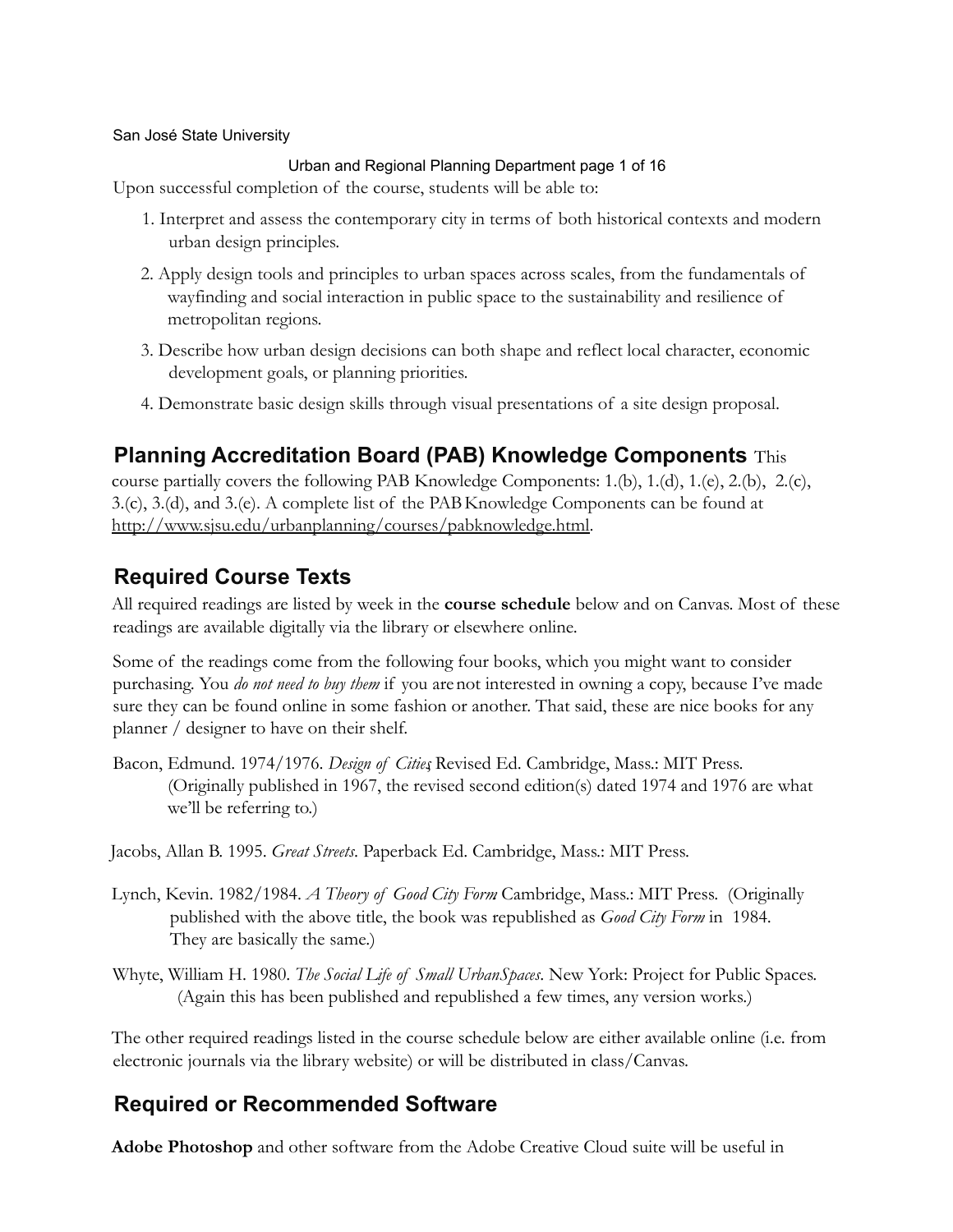creating the renderings required for the final project. We have a session on Photoshop collage

#### San José State University

#### Urban and Regional Planning Department page 2 of 16

techniques in week 13. This software is available for download free to students via the university at: <http://www.sjsu.edu/ecampus/teaching-tools/adobe/students/index.html>

**Adobe Spark** is another creative cloud product that we have access to, with students can create quick and easy graphic-heavy webpages. It's a great alternative to the traditional written (e.g. Word) document for submitting an assignment. This software is available for download free to students via the university at: <http://www.sjsu.edu/ecampus/teaching-tools/adobe/students/index.html>

**SketchUp** is another program that some students fine valuable. An educational version is also available free to students from the developers: <https://www.sketchup.com/download>

\*We will spend one class day on a tutorial for some simple street design collage and rendering techniques using Photoshop.

# **Course Requirements and Assignments**

|                                  | Your grade for the course will be based on the following assignments and other activities:<br>Due                                                                                                                          | Grade                                                                                                                                                                                                                                                                                                                                                                                                                                                                | <b>Objectives Covered</b>                                   |  |
|----------------------------------|----------------------------------------------------------------------------------------------------------------------------------------------------------------------------------------------------------------------------|----------------------------------------------------------------------------------------------------------------------------------------------------------------------------------------------------------------------------------------------------------------------------------------------------------------------------------------------------------------------------------------------------------------------------------------------------------------------|-------------------------------------------------------------|--|
| Assignments                      | Date(s)<br><b>Percent of Course</b>                                                                                                                                                                                        | <b>Course Learning</b>                                                                                                                                                                                                                                                                                                                                                                                                                                               |                                                             |  |
| 1. Sketch of Four Locations      |                                                                                                                                                                                                                            | cultural character of a place? Consider the question at<br>the neighborhood scale, but include site-specific                                                                                                                                                                                                                                                                                                                                                         |                                                             |  |
| doc or Adobe Spark page.         | Identify and sketch in perspective or in plan four<br>locations in a city you know well (such as a street, an<br>open space, a configuration of buildings, etc.) to<br>how each derives from that approach. Submit in Word | examples (streets, plazas, buildings, signs, streetscaping)<br>as well as some considerations of the broader city or<br>region. Make sure to discuss both the<br>demonstrate each of the four approaches discussed in formal/top-down and informal/ bottom-up design<br>the Barnett reading.* Briefly explain in a short write-up elements that characterize a place.<br>*Expected word length for students in 151 is 750-1200.<br>Sept. 8 <sup>th</sup> 15% 1, 2, 4 |                                                             |  |
|                                  | *Students in 151 may choose three of the four to do.                                                                                                                                                                       |                                                                                                                                                                                                                                                                                                                                                                                                                                                                      |                                                             |  |
| 2. Street Comparison (Engagement |                                                                                                                                                                                                                            |                                                                                                                                                                                                                                                                                                                                                                                                                                                                      |                                                             |  |
| Activity)                        |                                                                                                                                                                                                                            |                                                                                                                                                                                                                                                                                                                                                                                                                                                                      |                                                             |  |
| Word doc or Adobe Spark page.    | Analyze two streets in terms of the qualities mentioned<br>by Edmond Bacon, Jan Gehl, Alan Jacobs and others.<br>About 2 pages, written with illustrations. Submit in<br>3. Essay on Design and Community<br>Character     |                                                                                                                                                                                                                                                                                                                                                                                                                                                                      | Oct. 1 <sup>st</sup> 15% 1, 2, 3, 4 Nov. $16^{th}$ 20% 1, 3 |  |
|                                  | Write a short research paper (around 1,000-1500<br>words*) considering the following question: How does<br>the built environment reflect or influence (or both) the                                                        |                                                                                                                                                                                                                                                                                                                                                                                                                                                                      |                                                             |  |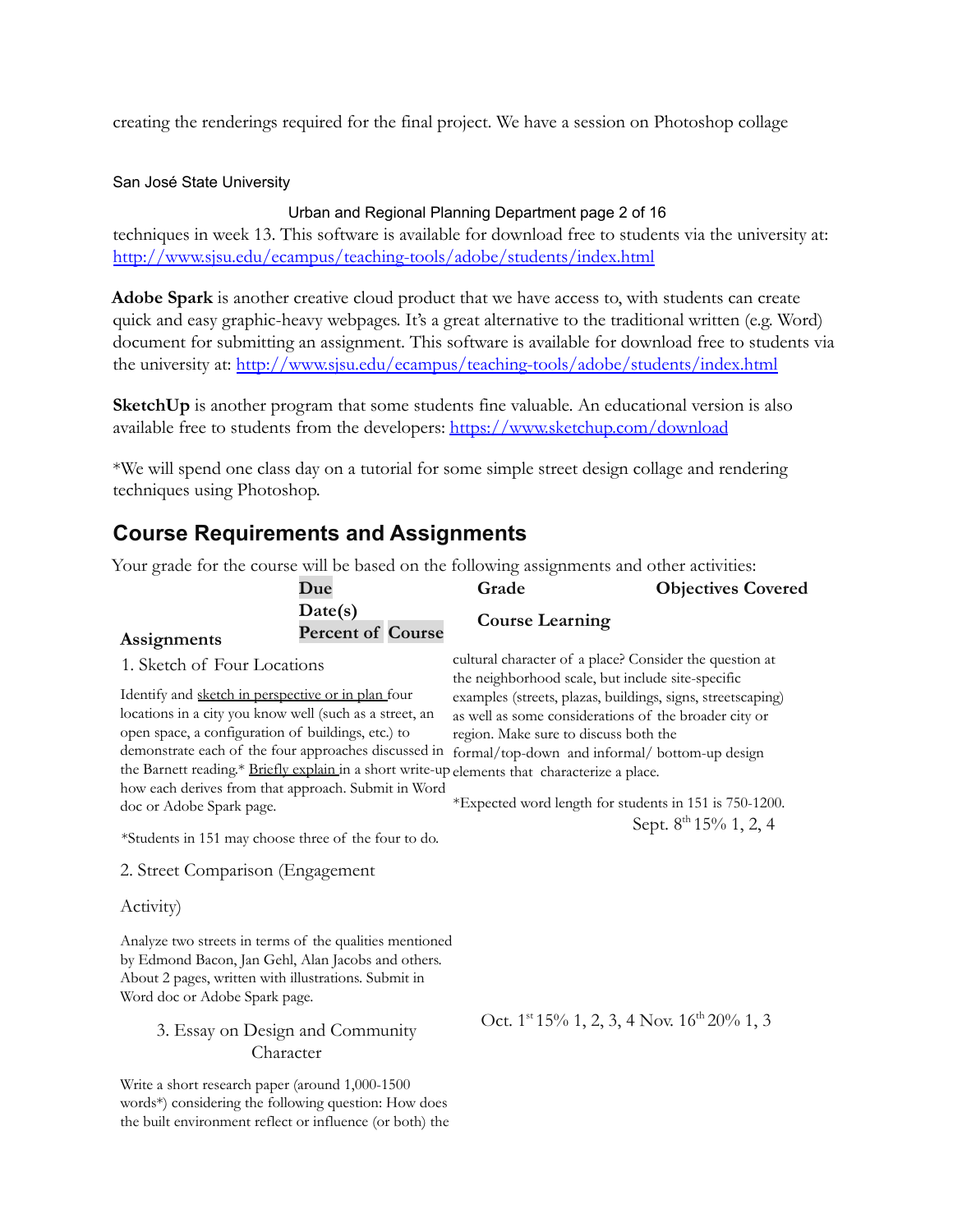#### Urban and Regional Planning Department page 3 of 16

| 4. Neighborhood Re-design Proposal<br>(Engagement Activity)                                                                                                                                                                                                                                                                                                                                                                                                                                                                                                                                                                                                                                                                                                                                                                                                                                                                                                                                                                                                                                                                                                                    | comprehension of assigned readings and<br>themes. |                            |
|--------------------------------------------------------------------------------------------------------------------------------------------------------------------------------------------------------------------------------------------------------------------------------------------------------------------------------------------------------------------------------------------------------------------------------------------------------------------------------------------------------------------------------------------------------------------------------------------------------------------------------------------------------------------------------------------------------------------------------------------------------------------------------------------------------------------------------------------------------------------------------------------------------------------------------------------------------------------------------------------------------------------------------------------------------------------------------------------------------------------------------------------------------------------------------|---------------------------------------------------|----------------------------|
| Choose an existing area of several city blocks (could be<br>urban neighborhood, suburban town center, industrial<br>district, random edge space) that you think needs<br>improvement from an urban design standpoint to<br>become a more functional, appealing, sustainable,<br>mixed-use neighborhood. (The site needn't be square -<br>it could be a rectangular site surrounding a length of<br>street you want to focus on, for instance). Visit and<br>analyze the site: conduct a basic land-use survey and<br>observe local activity. Think about what the people<br>who live in, work in, or traverse this area need, want,<br>or would benefit from. Propose a re-design of the area<br>to promote a healthy, just, and sustainable "urban<br>village," including a written justification referencing<br>texts from the course and at <i>minimum</i> one site plan and<br>one design illustration showing the interrelationship<br>between building uses, public space, transit, existing<br>infrastructure, etc. Justification includes 'self-critique'<br>(what works and what doesn't). Students will briefly<br>present their projects on the final day of class. |                                                   | Dec. $15th 30% 1, 2, 3, 4$ |
| *For 151 students this assignment can be completed in<br>groups of 2 if preferred.                                                                                                                                                                                                                                                                                                                                                                                                                                                                                                                                                                                                                                                                                                                                                                                                                                                                                                                                                                                                                                                                                             |                                                   |                            |
| Reading Responses                                                                                                                                                                                                                                                                                                                                                                                                                                                                                                                                                                                                                                                                                                                                                                                                                                                                                                                                                                                                                                                                                                                                                              |                                                   | $10\%$ 1, 2, 3             |
| Brought to class on five occasions (a sixth is extra<br>credit) throughout the semester; two points each.<br>Submitted in in Word or in the body of an email by<br>noon on the day of class.                                                                                                                                                                                                                                                                                                                                                                                                                                                                                                                                                                                                                                                                                                                                                                                                                                                                                                                                                                                   |                                                   |                            |
| Participation                                                                                                                                                                                                                                                                                                                                                                                                                                                                                                                                                                                                                                                                                                                                                                                                                                                                                                                                                                                                                                                                                                                                                                  |                                                   | $10\%$ 1, 2, 3             |
| Participate in class discussion and demonstrate                                                                                                                                                                                                                                                                                                                                                                                                                                                                                                                                                                                                                                                                                                                                                                                                                                                                                                                                                                                                                                                                                                                                |                                                   |                            |

Detailed instructions for each assignment will be discussed and distributed in class, and on the course website. Different expectations for undergraduate students as opposed to graduate students will be explained in detail.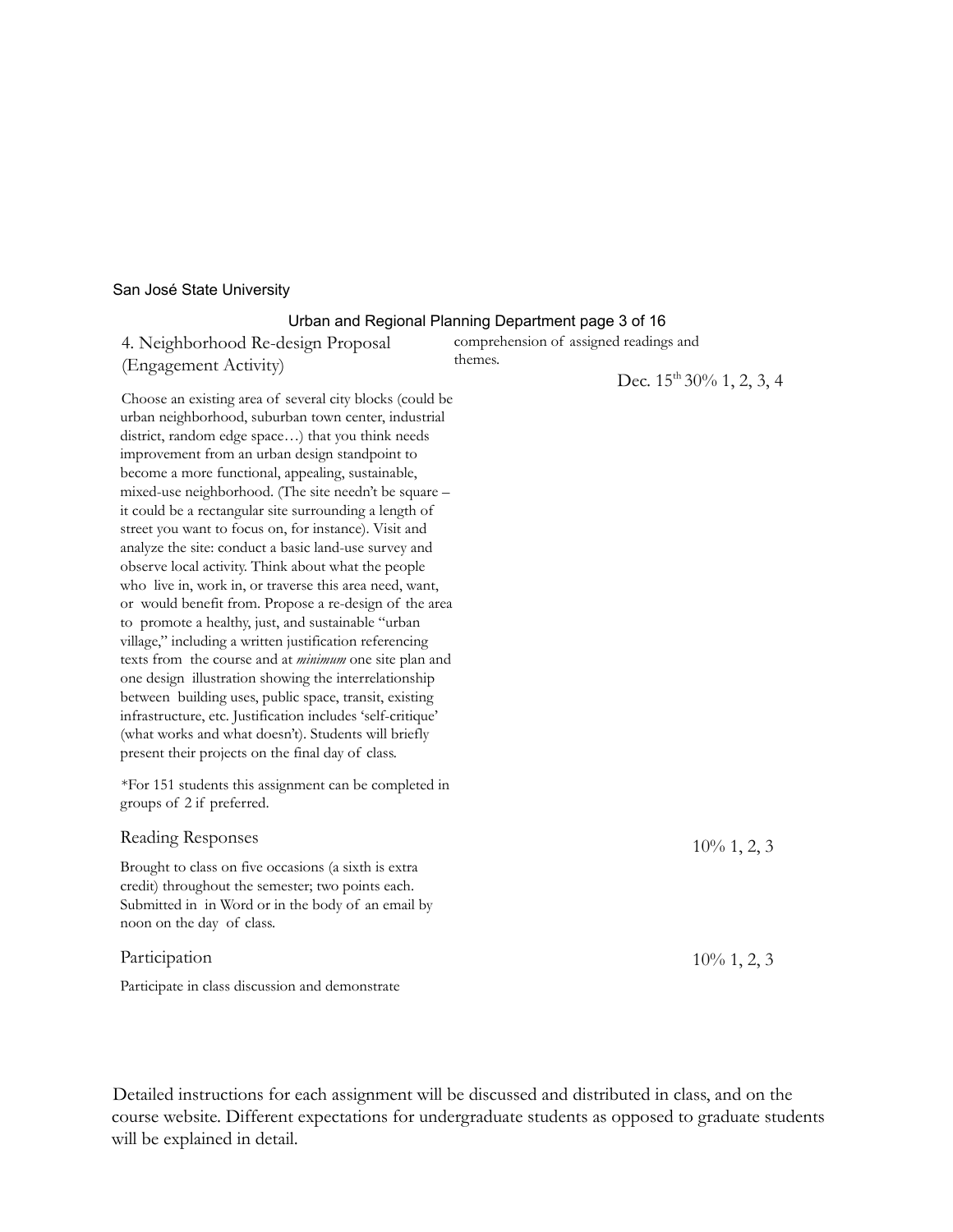### **Late Assignments**

Assignments are due on the dates stated above and readings are to be completed before class. Because our in-class discussion depends on students having done the reading, and some class meetings will be devoted to presentations and review of student work, assessment will often rely on students being present in class with their work completed. Written assignments will be accepted late with a grade reduction by one half-step letter grade (accidental? semitone?) every day or two it is late. For example, if an assignment warranted an "A" and was one or two days late, the final grade would be an "A-"; after three days: B+, five or six days "B," and so on down.

San José State University

#### Urban and Regional Planning Department page 4 of 16

### **Final Examination or Evaluation**

This course is evaluated through multiple assignments and class participation. The final assignment, a hypothetical proposal for the redesign of a neighborhood site (see above), is due during the final class meeting, during which time students will briefly present their projects.

### **Grading Information**

The course grade consists of four main assignments. The first two assignments are each worth 15% of the grade (15 points each), the next is worth 20% (20 points) and the final project is worth 30% (30 points), with 2 points for each completed Reading Response memo and a final 10% allotted based on an evaluation of course participation.



For course letter grade: A+ (98 and above); A (93 to 97); A- (90 to 92); B+ (88 to 89); B (83 to 87);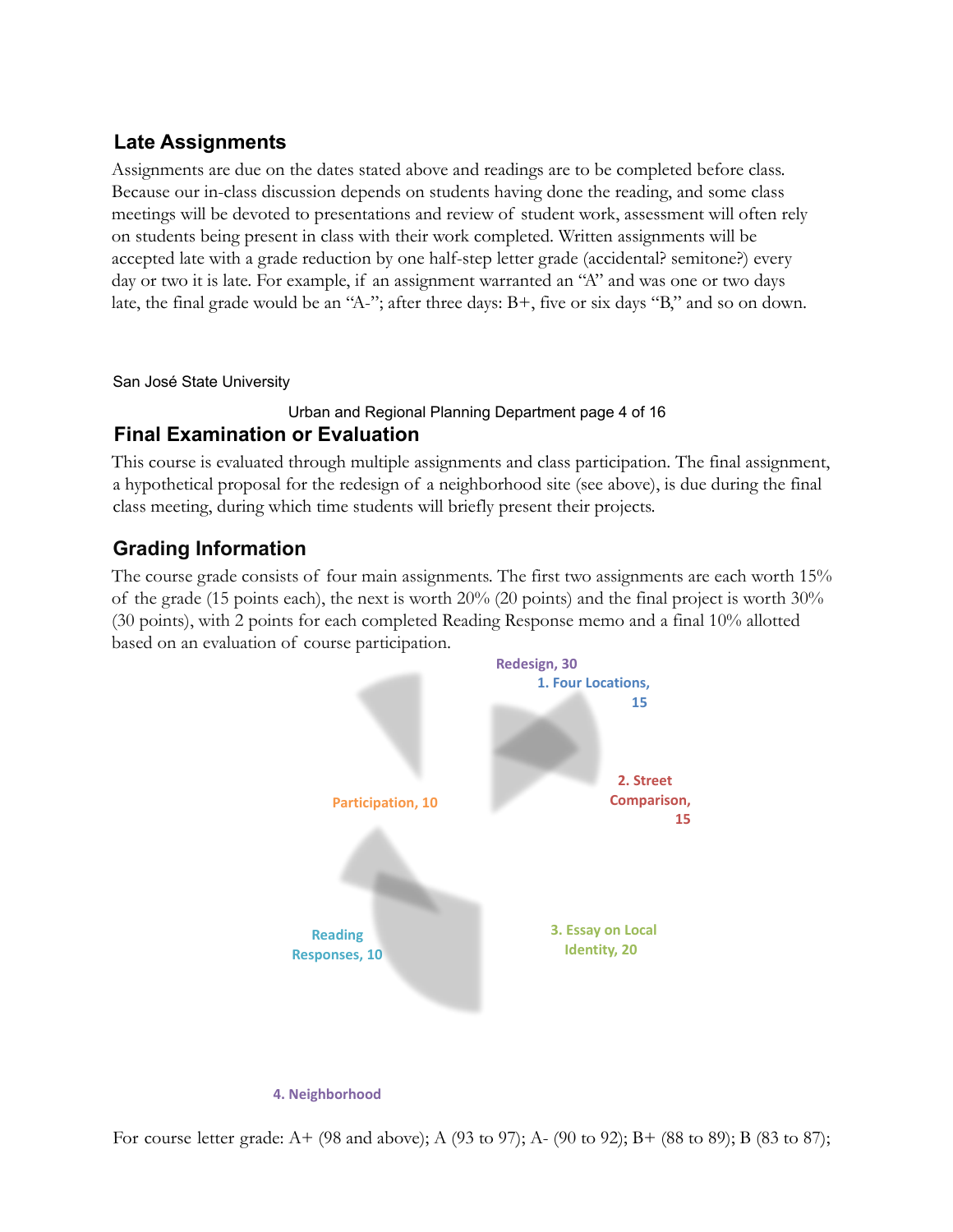B- (80 to 82); C+ (78 to 79); C (73 to 77); C- (70 to 72); D+ (68 to 69); D (63 to 67); D- (60 to 62); F (below 60).

# **Course Workload**

Success in this course is based on the expectation that students will spend, for each unit of credit, a minimum of forty-five hours over the length of the course (normally 3 hours per unit per week with 1 of the hours used for lecture) for instruction or preparation/studying or course related activities including but not limited to internships, labs, clinical practica. Other course structures will have equivalent workload expectations as described in the syllabus.

Because this is a four-unit class, you can expect to spend a minimum of nine hours per week in addition to time spent in class and on scheduled tutorials or activities. Special projects or assignments may require additional work for the course. Careful time management will help you keep up with readings and assignments and enable you to be successful in all of your courses. For this class, you will have to undertake additional activities outside the class hours such as completing the assigned reading, visiting your field site, and completing assignments (including preparing for the presentation). Details on how to complete these activities will be provided in class.

# **Classroom Protocol**

 San José State University Students are expected to attend every class session, logging in on time and prepared with readings and any assignments completed, ready to fully participate in discussion. This is a small graduate seminar style course that relies on student engagement and participation, so my preference is for

### Urban and Regional Planning Department page 5 of 16

everyone to be present with their cameras turned on. (That said, I understand that this may not always be possible for everyone for technological and personal reasons. Please just do your best.)

In addition to assigned readings and assignments, course content is conveyed through lecture, discussion, and other class-time activities, so missing class may negatively affect your grade. I will not be recording class sessions this year. If you miss class, it is your responsibility to obtain class notes or instructions from a colleague in class. Every student is expected to participate in class discussion regularly. Regular participation makes the class more interesting and exciting for all of us!

Most days, class will begin with a lecture relating to the topic and readings for the day; questions and discussion should be part of this lecture, and questions will be asked of students throughout. After a break, we will then move to a period of open discussion where students will be expected to offer their thoughts on the topics in the readings and lecture and how these relate to their experiences and professional work. When assignments are due, we will talk through them and students may be asked to share their work. Some days, we will use some of our class time to go out into the streets nearby and walk around looking at examples of the things we're learning about. Some days we may have a guest lecturer. Changes will be announced at least two weeks in advance.

# **Accessibility and Accommodations**

We all learn in different ways and we all bring different types and levels of academic preparedness to class, depending on everything from life experiences and personal circumstances to individual minds and bodies.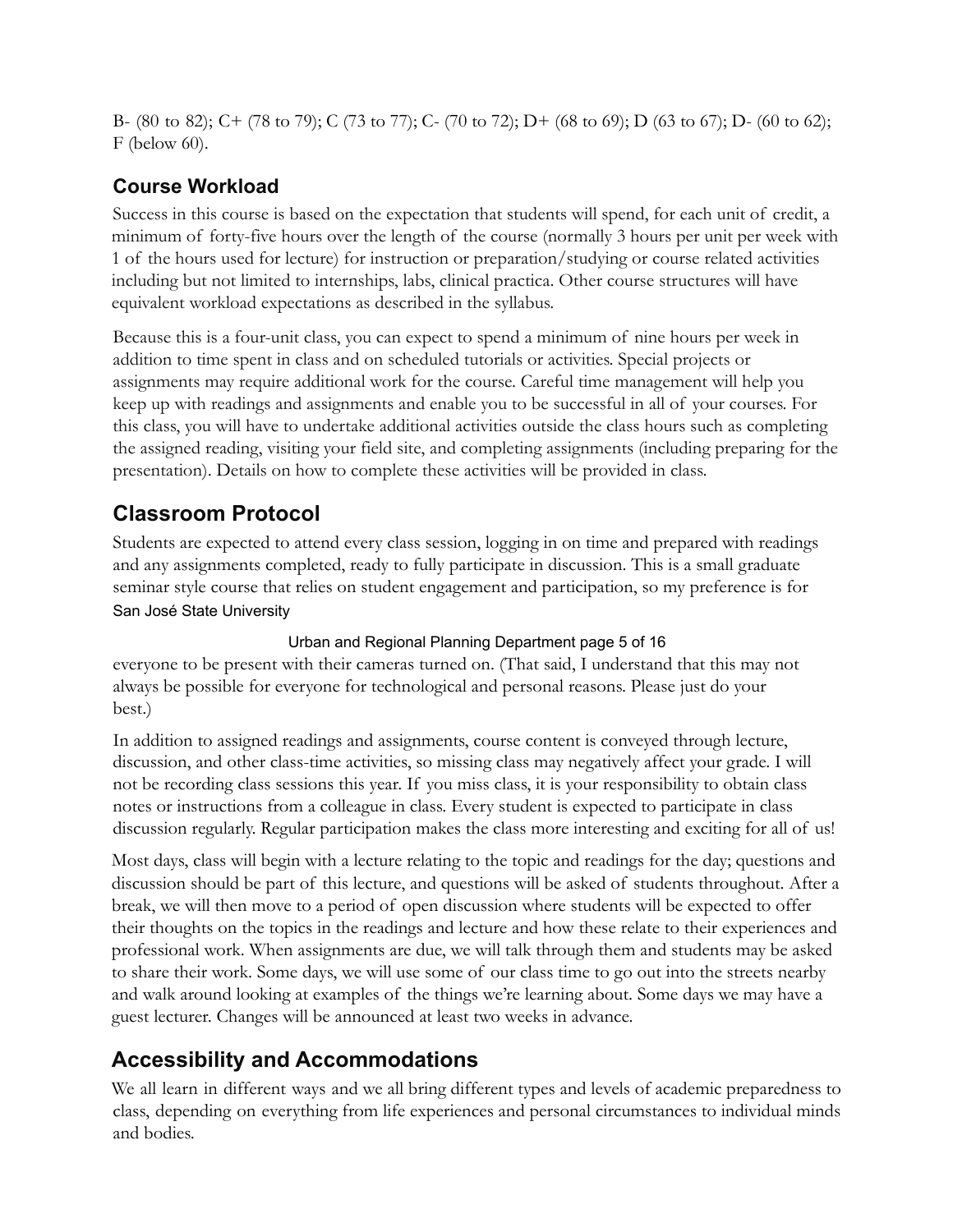If you believe you face limitations to your access or ability to be a full participant in this class, please inform me of specific challenges or accommodation needs at the start of the course. Students with documented disabilities can register with the Accessible Education Center and receive specific accommodation plans which should be shared with me. Students without documented disabilities who may still need specific accommodations should also reach out to the AEC and/or contact me to discuss specific needs.

I am making my own effort to make this course and all course materials more universally accessible. I am sure it is not there yet. If you notice any course components – whether having to do with technology, readings and assignments, in-class discussion and activities, or even this syllabus – please let me know.

# **University Policies**

Per University Policy S16-9, university-wide policy information relevant to all courses, such as academic integrity, accommodations, etc. will be available on Office of Graduate and Undergraduate Programs' Syllabus Information web page at <http://www.sjsu.edu/gup/syllabusinfo>/

# **Plagiarism and Citing Sources Properly**

Plagiarism is the use of someone else's language, images, data, or ideas without proper attribution. It is a very serious offense both in the university and in your professional work. In essence, plagiarism is both theft and lying: you have stolen someone else's ideas, and then lied by implying that they are your own.

### **Plagiarism will lead to grade penalties and a record filed with the Office of Student Conduct and Ethical Development. In**

San José State University

 Urban and Regional Planning Department page 6 of 16 **severe cases, students may also fail the course or even be expelled from the university.**

**If you are unsure what constitutes plagiarism, it is your responsibility to make sure you clarify the issues before you hand in draft or final work.**

Learning when to cite a source and when not to is an art, not a science. However, here are some common examples of plagiarism that you should be careful to avoid:

- Using a sentence (or even a part of a sentence) that someone else wrote without identifying the language as a quote by putting the text in quote marks and referencing the source.
- Paraphrasing somebody else's theory or idea without referencing the source. Using a

picture or table from a webpage or book without reference the source. • Using data some

other person or organization has collected without referencing the source.

The University of Indiana has developed a very helpful website with concrete examples about proper paraphrasing and quotation. See in particular the following pages: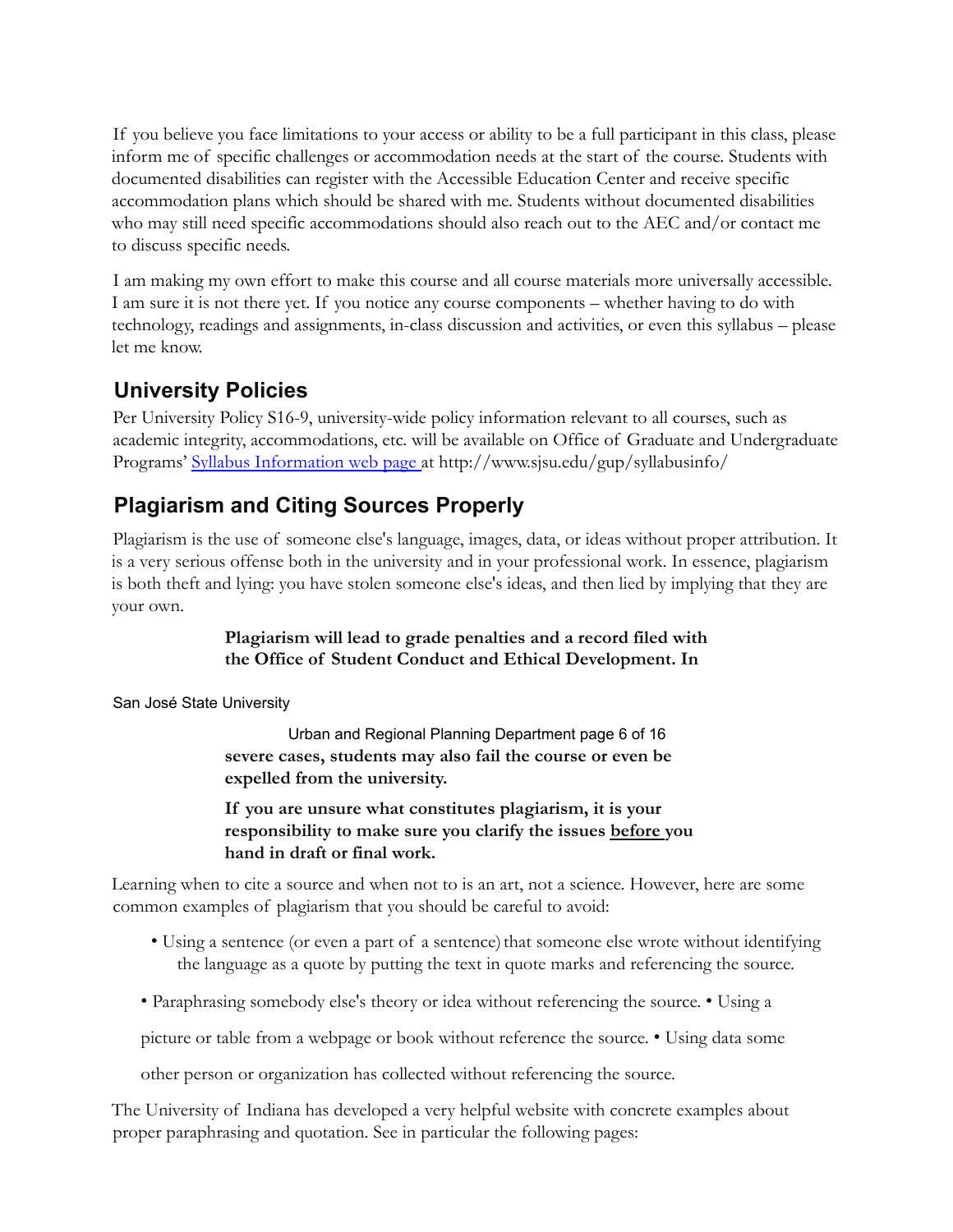- Overview of plagiarism at<www.indiana.edu/~istd/overview.html>
- Examples of plagiarism at <www.indiana.edu/~istd/examples.html>
- Plagiarism quiz at <www.indiana.edu/~istd/test.html>

If you still have questions, feel free to talk to me personally. There is nothing wrong with asking for help, whereas even unintentional plagiarism is a serious offense.

### **Citation style**

It is important to properly cite any references you use in your assignments. The Department of Urban and Regional Planning uses Kate Turabian's *A Manual for Writers of Research Papers, Theses, and Dissertations*, 8th edition (University of Chicago Press, 2013, ISBN 780226816388). Copies are available in the SJSU King Library. (The book is also relatively inexpensive, and you may wish to purchase a copy.) Please note that Turabian's book describes two systems for referencing materials: (1) "notes" (footnotes or endnotes), plus a corresponding bibliography, and (2) in-text parenthetical references, plus a corresponding reference list. Students may use either of the styles in this course, as long as they pick one or the other to use consistently throughout any given assignment.

# **Library Liaison**

The SJSU Liaison Librarian for the Urban and Regional Planning Department is Peggy Cabrera. If you have questions, you can contact her at peggy.cabrera@sisu.edu or 408-808-2034.

San José State University

### Urban and Regional Planning Department page 7 of 16  **URBP 231 – URBAN DESIGN IN PLANNING**

# **URBP/DSIT 151 – INTRODUCTION TO URBAN DESIGN**

# **FALL 2021 COURSE SCHEDULE**

\*Subject to change with fair notice – any changes will be announced in class well in advance. Readings listed here are to be completed *before* that day's class.

| Class   Date   Topic, Readings, Assignments Due |
|-------------------------------------------------|
|-------------------------------------------------|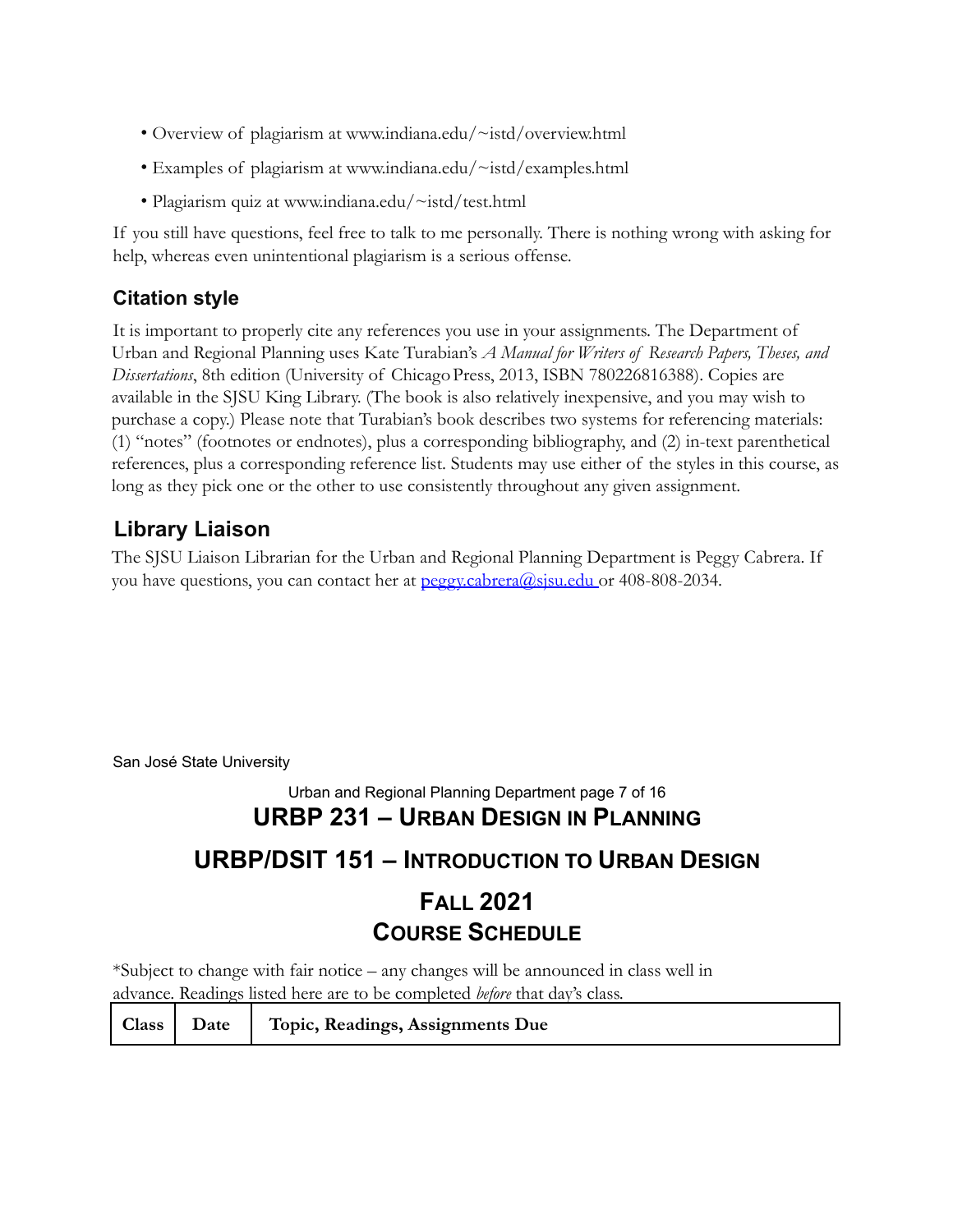| $\mathbf{1}$   | 8/24              | Introduction: What Is Urban Design?                                                                                                                                                                                                                                                            |
|----------------|-------------------|------------------------------------------------------------------------------------------------------------------------------------------------------------------------------------------------------------------------------------------------------------------------------------------------|
|                | In                | Review syllabus, course expectations.                                                                                                                                                                                                                                                          |
|                | person            | Before class: watch Gary Hustwit's Urbanized on Kanopy:<br>https://sjsu.kanopy.com/video/urbanized-2                                                                                                                                                                                           |
| $\overline{2}$ | 8/31              | A Brief History of Urban Form                                                                                                                                                                                                                                                                  |
|                | On<br>Zoom        | Kevin Lynch. 1981. Good City Form. Ch. 1. Form Values in Urban History<br>(pp. 5-36) and Ch. 3. Between Heaven and Hell (pp. 51-72)<br>(*Purchase this book or see Canvas module!)                                                                                                             |
|                |                   | Charles C. Mann. 2006. "Ten Thousand Mounds" and "The Rise and Fall<br>of the American Bottom" (pp. 252-67) from 1491: New Revelations of the<br>Americas Before Columbus. New York: Knopf. (See Canvas module.)                                                                               |
|                |                   | Charles Mann, Peter Dana, and William Doolittle. 2013. Handout:<br>"Humanized Landscapes of the Americas Before 1492" (On<br>Canvas.)                                                                                                                                                          |
|                |                   | Edmund Bacon. 1974. Design of Cities "Stirrings of the New Order" (pp.<br>123-27), "18 <sup>th</sup> and 19 <sup>th</sup> Century European Design" (pp.171-85),<br>"Development of Paris" (pp. 187-93), and "John Nash and London" (pp.<br>201-15). (Purchase this book or see Canvas module.) |
|                |                   | *Reading response 1 due for in class discussion*                                                                                                                                                                                                                                               |
| $\overline{3}$ | 9/7               | What Does a Good City Look Like? Theories and Perspectives                                                                                                                                                                                                                                     |
|                | In<br>person<br>& | Kevin Lynch: Good City Form. Ch 2. What is the Form of a City and How is<br>it Made? (pp. 37-50) and Ch. 4. Three Normative Theories (pp. 73-98).<br>(*Purchase this book or see Canvas module.)                                                                                               |
|                | Walking<br>Tour   | Jacobs, Allen & Donald Appleyard. 1987. "Toward an Urban Design<br>Manifesto." Journal of the American Planning Association 53(1): pp. 112-20.<br>(See Canvas module.)                                                                                                                         |

Urban and Regional Planning Department page 8 of 16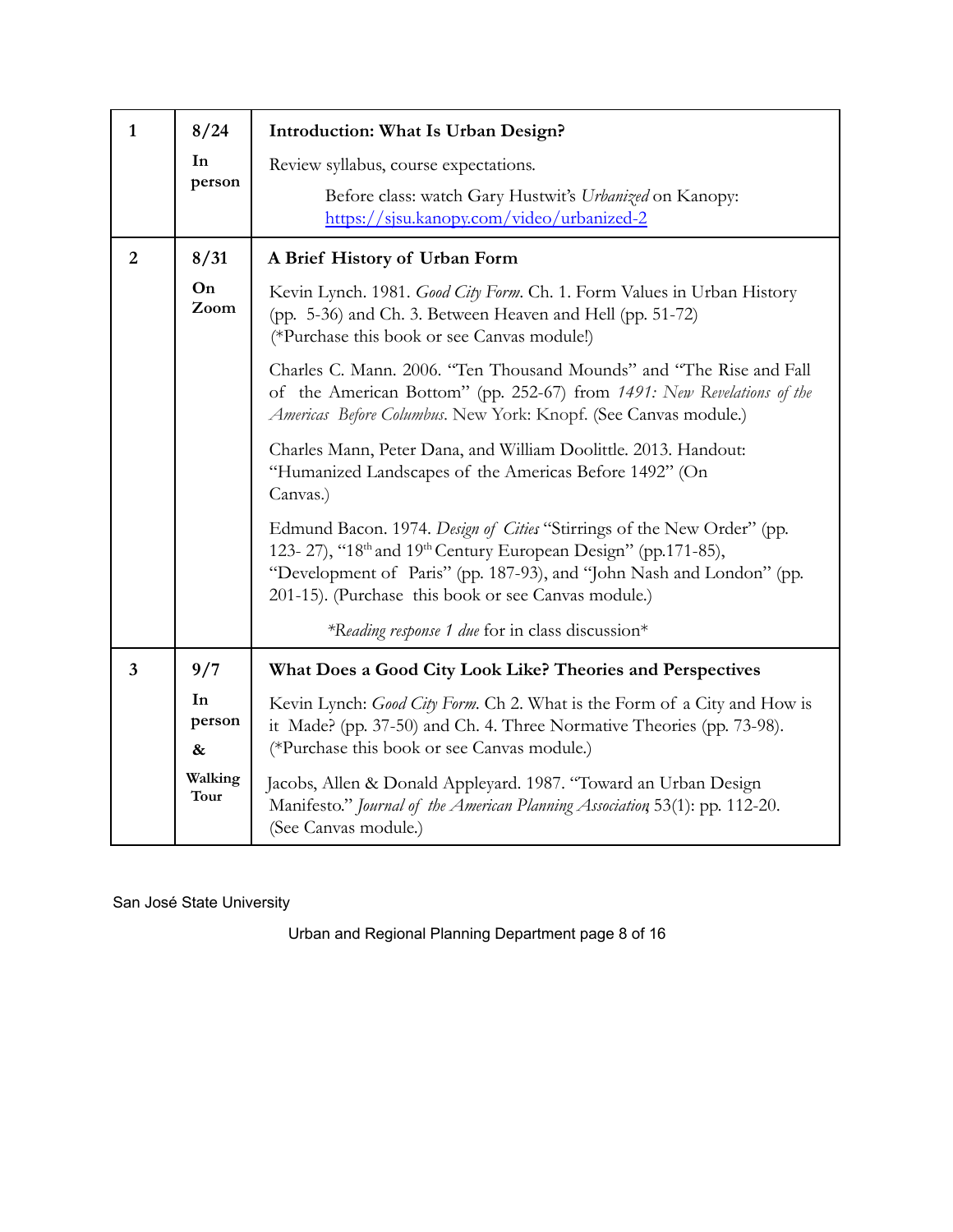|   |            | Jonathan Barnett. 2016. City Design: Modernist, Traditional, Green, and Systems<br>Approaches. "1. Three City Design Challenges" (pp. 1-12) and "6. An<br>Integrated Way to Design Cities" (pp. 223-37). Available as an e-book via<br>the library https://sisu<br>primo.hosted.exlibrisgroup.com/permalink/f/1cue0e3/01CALS_ALMA71<br>47 4120100002901<br>Badger, Emily. 2019. "A Nobel Winning Economist Goes to Burning<br>Man." The New York Times online at<br>https://www.nytimes.com/2019/09/05/upshot/paul-romer-burning-ma<br>n nobel-economist.html<br>George Avalos. 2020. "Google buys Cisco building, widens north San<br>José holdings." Mercury News website:<br>https://www.mercurynews.com/2020/04/07/google-buys-cisco-buildin<br>g north-san-jose-tech-real-estate-jobs-economy/ (we'll discuss their<br>projects class).<br>*Four Locations Assignment due. See Canvas*<br>Field excursion: Walking tour of Downtown San Jose to discuss<br>good streets, bad streets, and urban typologies. |
|---|------------|------------------------------------------------------------------------------------------------------------------------------------------------------------------------------------------------------------------------------------------------------------------------------------------------------------------------------------------------------------------------------------------------------------------------------------------------------------------------------------------------------------------------------------------------------------------------------------------------------------------------------------------------------------------------------------------------------------------------------------------------------------------------------------------------------------------------------------------------------------------------------------------------------------------------------------------------------------------------------------------------------------------|
| 4 | 9/14       | <b>City Patterns in Languages and Typologies</b>                                                                                                                                                                                                                                                                                                                                                                                                                                                                                                                                                                                                                                                                                                                                                                                                                                                                                                                                                                 |
|   | On<br>Zoom | Kevin Lynch: Good City Form. Appendix B. A Language of City Patterns<br>(pp. 345-58). Also flip through the whole of Lynch's "Appendix D: A<br>Catalog of Models of Settlement Form" (pp. 373-455). *this is a good<br>opportunity to practice skimming!* Note also that there is an outline of<br>Appendix D on pp. 454-455. (*Purchase this book or see Canvas module.)<br>David Grahame Shane. 2014. "Block, Superblock, and Megablock: A<br>Short History." Arcduecitta online. Translated from the Italian:<br>https://translate.google.com/translate?sl=auto&tl=en&u=http%3A%2F%<br>2F<br>www.arcduecitta.it%2F2014%2F01%2Fblock-superblock-and-megablock-un<br>a breve-storia-gavid-grahame-shane%2F<br>John Spacey. 2016. "Urban Design Elements," Simplicable                                                                                                                                                                                                                                           |
|   |            | website. https://simplicable.com/new/urban-design-elements<br>Graham Correil-Allen. 2010-ongoing. Typology of NewPublic Sites.<br>(*Download from the author at<br>http://grahamprojects.com/projects/npst/)<br>Guest speaker: Graham Correil-Allen, New Public Sites<br>*Reading response 2 due for in class discussion*                                                                                                                                                                                                                                                                                                                                                                                                                                                                                                                                                                                                                                                                                        |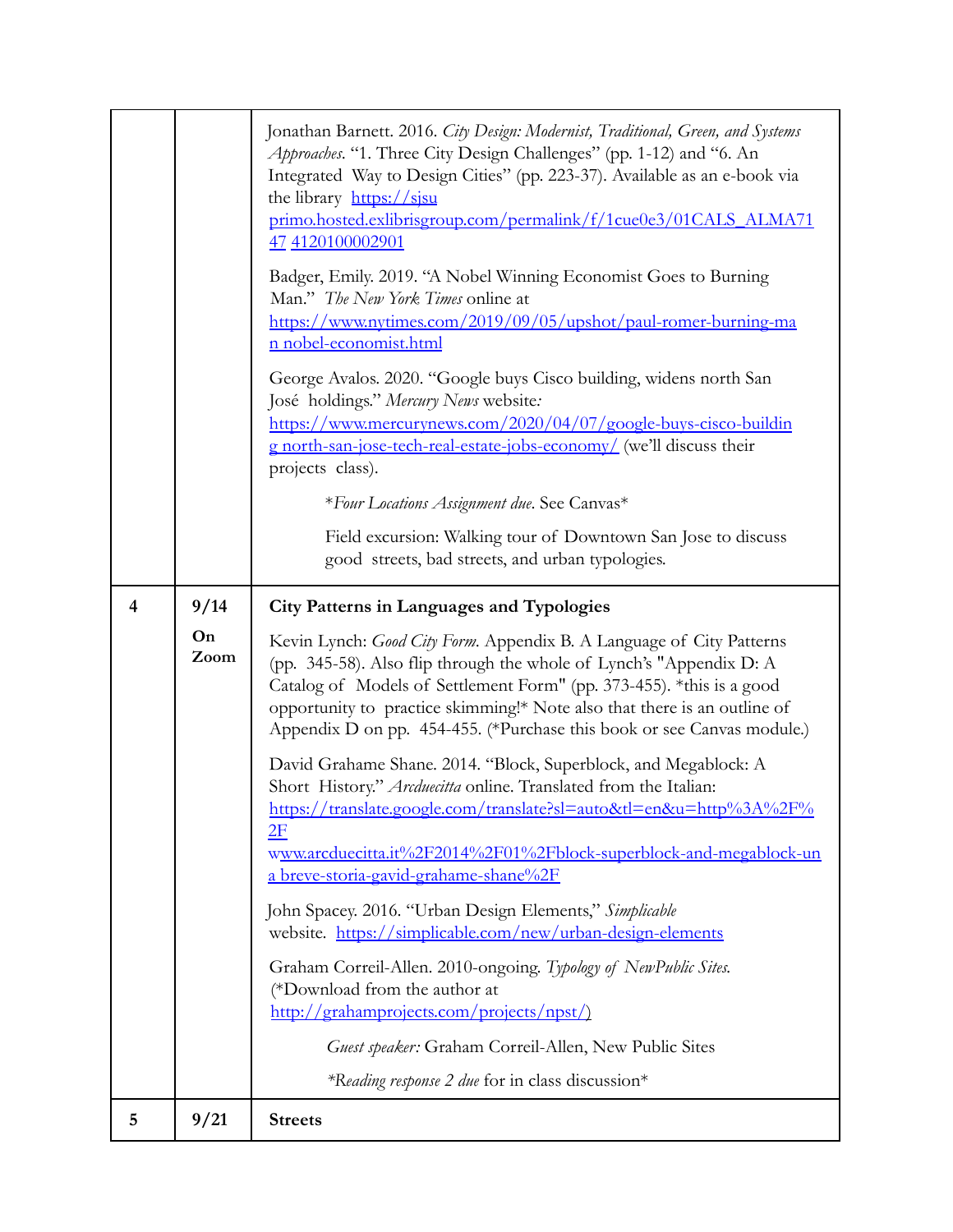| Urban and Regional Planning Department page 9 of 16 |                                                                                                                                                                                                                                                                                  |  |
|-----------------------------------------------------|----------------------------------------------------------------------------------------------------------------------------------------------------------------------------------------------------------------------------------------------------------------------------------|--|
| Field<br>Trip<br>(SF)                               | Allan B. Jacobs. 1995. Great Streets: Part 4. "Requirements for Great<br>Streets" and "Qualities that Contribute" (pp. 270-92). (*Purchase this<br>book or see Canvas module.)                                                                                                   |  |
|                                                     | Jan Gehl. Life Between Buildings. "To Assemble or Disperse" (pp. 81-100) and<br>"Soft Edges" (pp. 183-97). Available as an ebook via the library:<br>$\frac{https://sisu}{https://sisu}$<br>primo.hosted.exlibrisgroup.com/permalink/f/1cue0e3/01CALS_ALMA51<br>54 2846800002901 |  |
|                                                     | NACTO. 2013. Urban Street Design Guide (online). Peruse the different<br>sections and familiarize yourself with contemporary street design<br>components. https://nacto.org/publication/urban-street-design-guide/                                                               |  |
|                                                     | Justin Davidson. 2018. "What is a Street? And What Will it Become?" New<br>York Magazine website.<br>http://nymag.com/daily/intelligencer/2018/01/what<br>is-a-city-street-and-what-will-it-become.html                                                                          |  |
|                                                     | Kurt Kohlstedt. 2018. "On Verges: Exploring Roadside Landscape<br>Strips Between Streets and Sidewalks," 99 Percent Invisible podcast.<br>https://99percentinvisible.org/article/on-the-verge-regional-names-uses-f<br><u>or those-roadside-landscape-strips/</u>                |  |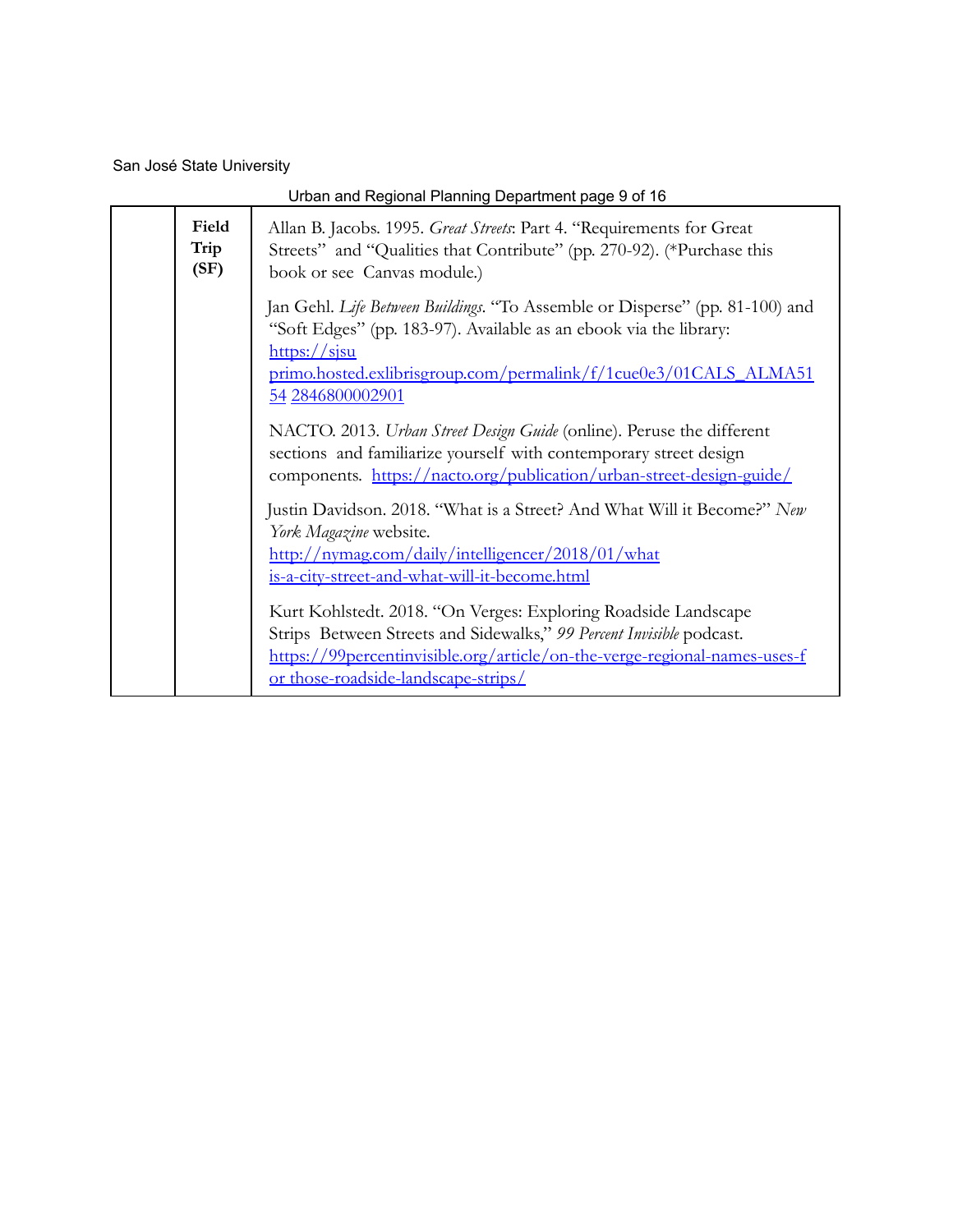| 6 | 9/28       | Plazas, Squares, Paseos, and Passages                                                                                                                                                                                                                                                                                                               |
|---|------------|-----------------------------------------------------------------------------------------------------------------------------------------------------------------------------------------------------------------------------------------------------------------------------------------------------------------------------------------------------|
|   | On<br>Zoom | Edmund Bacon. 1974. Design of Cities "Involvement" (pp. 23-32) and<br>"The Structure of the Square" (p. 94-99). (Purchase this book or see<br>Canvas module.)                                                                                                                                                                                       |
|   |            | William H. Whyte. 1980. "1. The Life of Plazas" (pp. 16-23) and "2. Sitting<br>Space" (pp. 24-39). In The Social Life of Small UrbanSpaces. (Purchase this<br>book or see Canvas module.)                                                                                                                                                           |
|   |            | Denis Pieprz. 2018. "Why Mexican Public Squares May be the Best<br>Public Spaces in the World." Common \ Edge website.<br>http://commonedge.org/why                                                                                                                                                                                                 |
|   |            | mexican-squares-may-be-the-best-public-spaces-in-the-world/<br>Troy D. Glover. 2020. "33. Bringing Public Spaces to Life," in Mehta &<br>Palazzo, eds. Companion to Public Space. London: Routledge. Available as<br>an ebook via the library: https://sjsu<br>primo.hosted.exlibrisgroup.com/permalink/f/1cue0e3/01CALS_ALMA71<br>58 2447430002901 |
|   |            | John King. 2021. "Mayor Breed wants to Revive SF's Hallidie Plaza. It<br>won't be Easy." The San Francisco Chronicle.<br>https://www.sfchronicle.com/local/article/Mayor-Breed-wants-to-revive-S-<br>$F_s-Hallidie-16241611.php$                                                                                                                    |
|   |            | View before class: The Social Life of Small Urban Spaces, The Municipal<br>Art Society of New York (60 mins): https://www.youtube.com/watch?v=-<br>L5VKLhvgp4                                                                                                                                                                                       |

Urban and Regional Planning Department page 10 of 16

|  | $\mathcal{L}$ omparison Assignment Due. $^*$<br>street ( |
|--|----------------------------------------------------------|
|--|----------------------------------------------------------|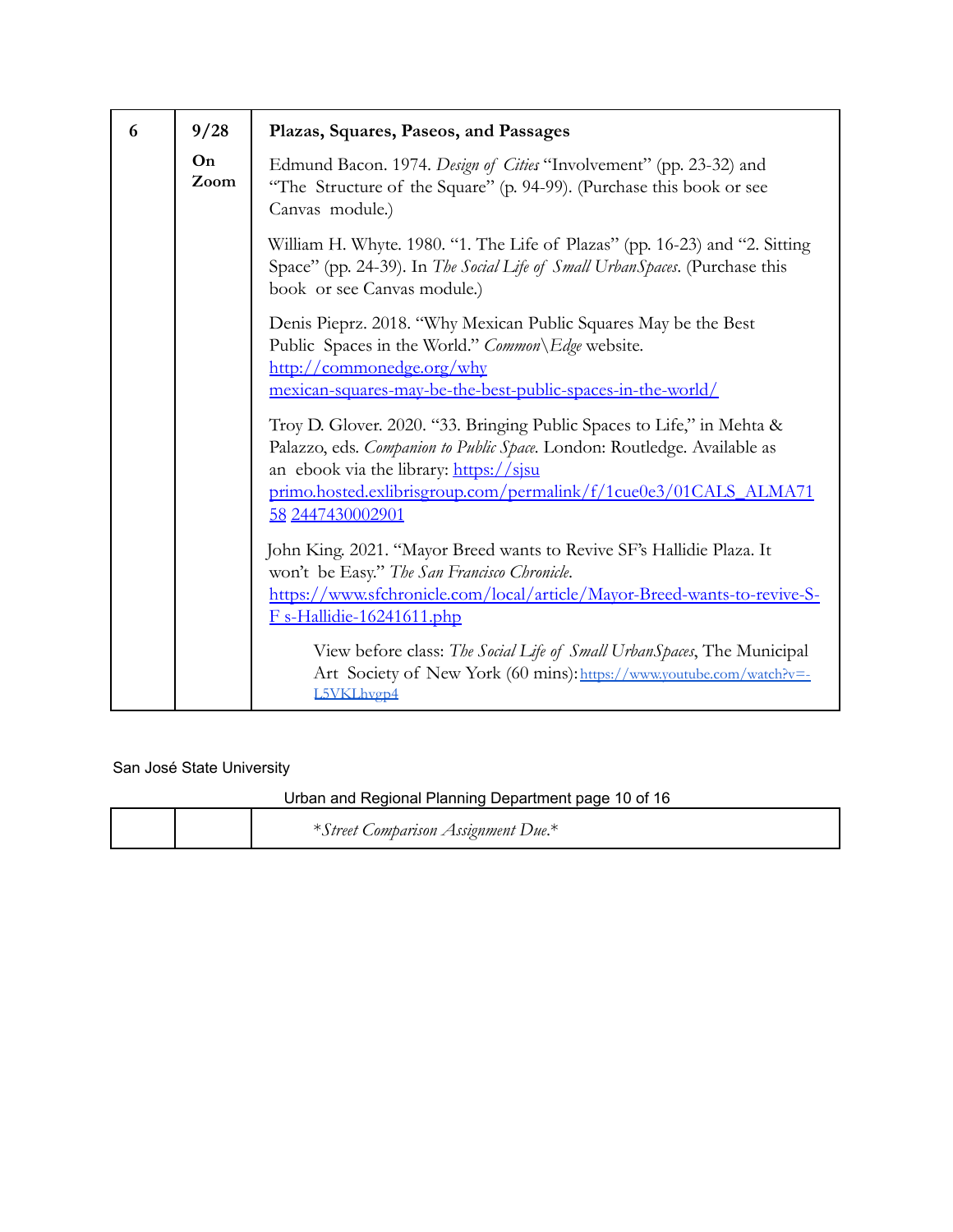| 7 | $10/5$ or                       | Parks, Gardens, and Nature in the City                                                                                                                                                                                                                                      |
|---|---------------------------------|-----------------------------------------------------------------------------------------------------------------------------------------------------------------------------------------------------------------------------------------------------------------------------|
|   | 10/9<br>Field<br>Trip           | Whyte, William H. 1980. "3. Sun, Wind, Trees, and Water" (pp. 40-49). In<br>The Social Life of Small Urban Spaces Washington, DC: Conservation<br>Foundation. (Purchase this book or see Canvas module.)                                                                    |
|   | (Davis)                         | McHarg, Ian. 1992. "Nature in the Metropolis" (pp. 55-65) in <i>Design with</i><br>Nature. New York: Wiley. (Just skim if interested - it's a very influential<br>text.) (See Canvas module.)                                                                               |
|   |                                 | Flemming, Billy, et al. 2019. "How Ian McHarg Taught Generations to<br>Design With Nature," CityLab website:<br>https://www.citylab.com/perspective/2019/06/landscape-architectu<br>re design-with-nature-ian-mcharg-books/590029/                                          |
|   |                                 | Paul Wack. 2005. "Village Homes, Davis, CA: A Learning Lab for<br>Future Planners." Focus magazine.<br>https://digitalcommons.calpoly.edu/cgi/viewcontent.cgi?article=1001&co<br>nte xt=crp fac                                                                             |
|   |                                 | Georgia Garrard, Nicholas Williams, and Sarah Bekessy. 2018. "How to<br>Design Cities Where People and Nature Can Both Flourish." The<br>Conversation website:<br>http://theconversation.com/heres-how-to-design-cities-where<br>people-and-nature-can-both-flourish-102849 |
|   |                                 | Macdonal, Branas, and Stokes. 2019. Ch. 5. The Nature Cure (pp. 79-100)<br>Changing Places: The Science and Art of New Urban Planning. Princeton:<br>111<br>Princeton University Press. (See Canvas module.)                                                                |
|   |                                 | Camilla Ghisleni. 2021. "6 Urban Design Projects with Nature-Based<br>Solutions." ArchDaily website.<br>https://www.archdaily.com/964460/6-urban<br>design-projects-with-nature-based-solutions                                                                             |
| 8 | 10/12                           | Walkable, Mixed-Use and Transit-Oriented Neighborhoods                                                                                                                                                                                                                      |
|   | Field<br>Trip<br>(Oak)<br>land) | Gibbons, Andrea. "Gordon Cullen's Concise Townscape," Writing Cities<br>website:<br>http://writingcities.com/2015/11/10/gordon-cullens-townscape/                                                                                                                           |
|   |                                 | Loutzenheiser, David R. 1997. "Pedestrian Access to Transit: Model of<br>Walk Trips and Their Design and Urban Form Determinants Around Bay<br>Area Rapid Transit Stations." Transportation Research Record, 1604(1): pp.<br>40-49. (See Canvas module.)                    |
|   |                                 | (And look at abstract/findings in Iseki and Taylor (2010) "Style<br>versus Service," Journal of Public Transportation.<br>https://scholarcommons.usf.edu/jpt/vol13/iss3/2/)                                                                                                 |
|   |                                 | Tseng, Thomas, et al. 2006. Read pp. 1-6, 18-20, 21-32 in <i>Growing</i>                                                                                                                                                                                                    |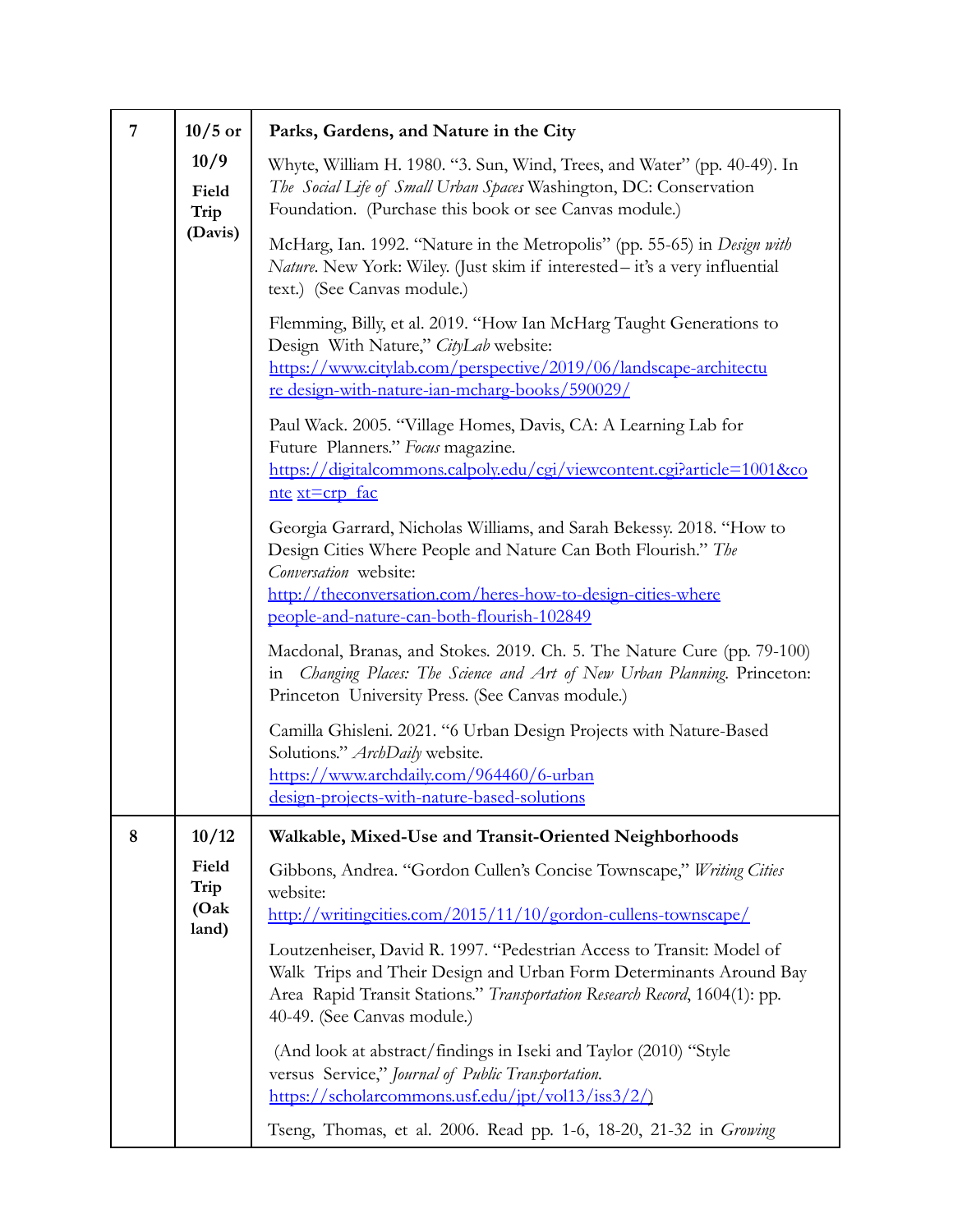|  | Urban Villages: Cultivating a New Paradigm for Growth and Development in |
|--|--------------------------------------------------------------------------|
|  | California. Malibu: Pepperdine University Davenport Institute.           |

|   |            | Urban and Regional Planning Department page 11 of 16                                                                                                                                                                                                                                                                  |
|---|------------|-----------------------------------------------------------------------------------------------------------------------------------------------------------------------------------------------------------------------------------------------------------------------------------------------------------------------|
|   |            | https://publicpolicy.pepperdine.edu/davenport<br>institute/content/reports/urban-villages.pdf<br>Check out latest version of Smart Code at www.smartcodecentral.org                                                                                                                                                   |
| 9 | 10/19      | Designing for Local Character and Community Identity                                                                                                                                                                                                                                                                  |
|   | On<br>Zoom | Reed, Christopher. 2003. "We're from Oz: Marking Ethnic and Sexual<br>Identity in Chicago," Environment and Planning D: Society and Space, vol. 21(4):<br>425-40. (See Canvas Module.)                                                                                                                                |
|   |            | City of Berkeley. 2002. Urban Design and Preservation Element of<br>the General Plan.<br>https://www.cityofberkeley.info/uploadedFiles/Planning_(new_site_map_w                                                                                                                                                       |
|   |            | al k-through)/Level 3 - General/GPliteUrban Design policies.pdf                                                                                                                                                                                                                                                       |
|   |            | Rojas, James. 2010. "Latino Urbanism in Los Angeles" (pp. 36-45) in Jeffrey<br>Hou's <i>Insurgent Public Space</i> . Available as an ebook via the library: https://sisu<br>primo.hosted.exlibrisgroup.com/permalink/f/egdih2/TN cdi askewsholts<br><u>vl</u> ebooks 9781136988028                                    |
|   |            | Douglas, Gordon. 2010. "Rail Transit Identification and Neighborhood<br>Identity: Exploring the Potential for 'Community-Supportive Transit,"<br>Journal of Urban Design vol. 15(2): 175-93. https://sjsu<br>primo.hosted.exlibrisgroup.com/permalink/f/egdih2/TN cdi crossref pri<br>ma rv 10 1080 13574801003638020 |
|   |            | Easter, Makeda. 2019. "Destination Crenshaw art project aims to reclaim<br>the neighborhood for black L.A." Los Angeles Times online, 30 Jan.<br>https://www.latimes.com/entertainment/arts/la-et-cm-destination-crensha<br>w 20190130-story.html                                                                     |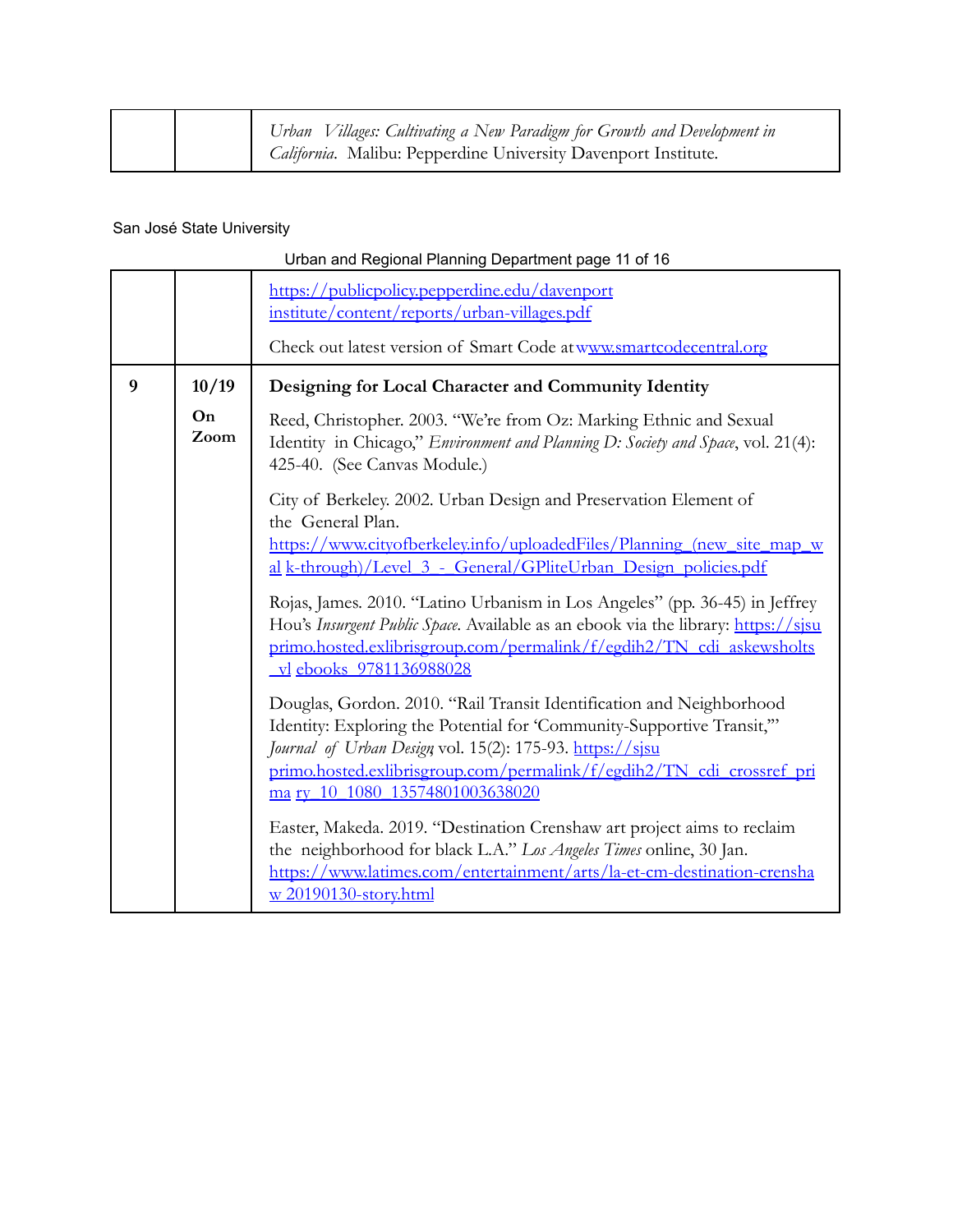| 10 | 10/26                          | Adaptive Re-Use and Retrofitting the Bay Area                                                                                                                                                                                                                                                                                                                                                                                                                                                                                                                                               |
|----|--------------------------------|---------------------------------------------------------------------------------------------------------------------------------------------------------------------------------------------------------------------------------------------------------------------------------------------------------------------------------------------------------------------------------------------------------------------------------------------------------------------------------------------------------------------------------------------------------------------------------------------|
|    | Field<br>Trip<br>(San<br>Jose) | Dunham-Jones, Ellen & June Williamson. 2011. "2011 Update" (pp.<br>xiii-xxii) and "Ch. 4: Retrofitting Social Life Along Commercial Strips" (pp.<br>59-94) (please also take a look at the case study that follows it on pp.<br>95-107) and "Ch. 11: Suburban Office and Industrial Park Retrofits" (pp.<br>203-218), all in their Retrofitting Suburbia: Urban Design Solutions for Redesigning<br><i>Suburbs</i> . Hoboken: Wiley. Available as an ebook via the library: https://sisu<br>primo.hosted.exlibrisgroup.com/permalink/f/egdih2/TN cdi askewsholts<br>vl ebooks 9781118027691 |
|    |                                | Fragner, Benjamin. 2012. "Adaptive Re-use" (pp. 110-17) in J. Douet, ed.<br>Industrial Heritage Re-Tooled: the TICCIH Guide to Industrial Heritage Conversation.<br>Lancaster: Carnegie. Available as an ebook via the library: https://sisu<br>primo.hosted.exlibrisgroup.com/permalink/f/egdih2/TN cdi askewsholts<br>_vl ebooks_9781315426525<br>Walker, Alissa. 2017. "Parking Garages are Getting a Second Life as Places<br>for People." Curbed, online.                                                                                                                              |

| Urban and Regional Planning Department page 12 of 16 |  |                                                                                       |
|------------------------------------------------------|--|---------------------------------------------------------------------------------------|
|                                                      |  | https://www.curbed.com/2017/4/26/15421594/parking-garages-driverle<br>ss cars-gensler |
|                                                      |  | Seamless Bay Area. 2020. "What Would a Seamless Public Transit                        |
|                                                      |  | System Connecting the Bay Area Look Like?" Seamless Bay Area                          |
|                                                      |  | website. https://www.seamlessbayarea.org/vision-map                                   |
|                                                      |  | *Bring to class a favorite example of adaptive re-use from the Bay Area *             |
|                                                      |  | View after class: SPUR webinar 'Learning from the Best: How                           |
|                                                      |  | Toronto's Experience Can Shape San José's Future":                                    |
|                                                      |  | https://www.spur.org/events/2020-07-29/learning-best-ho                               |
|                                                      |  | w torontos-experience-can-shape-san-joses-future                                      |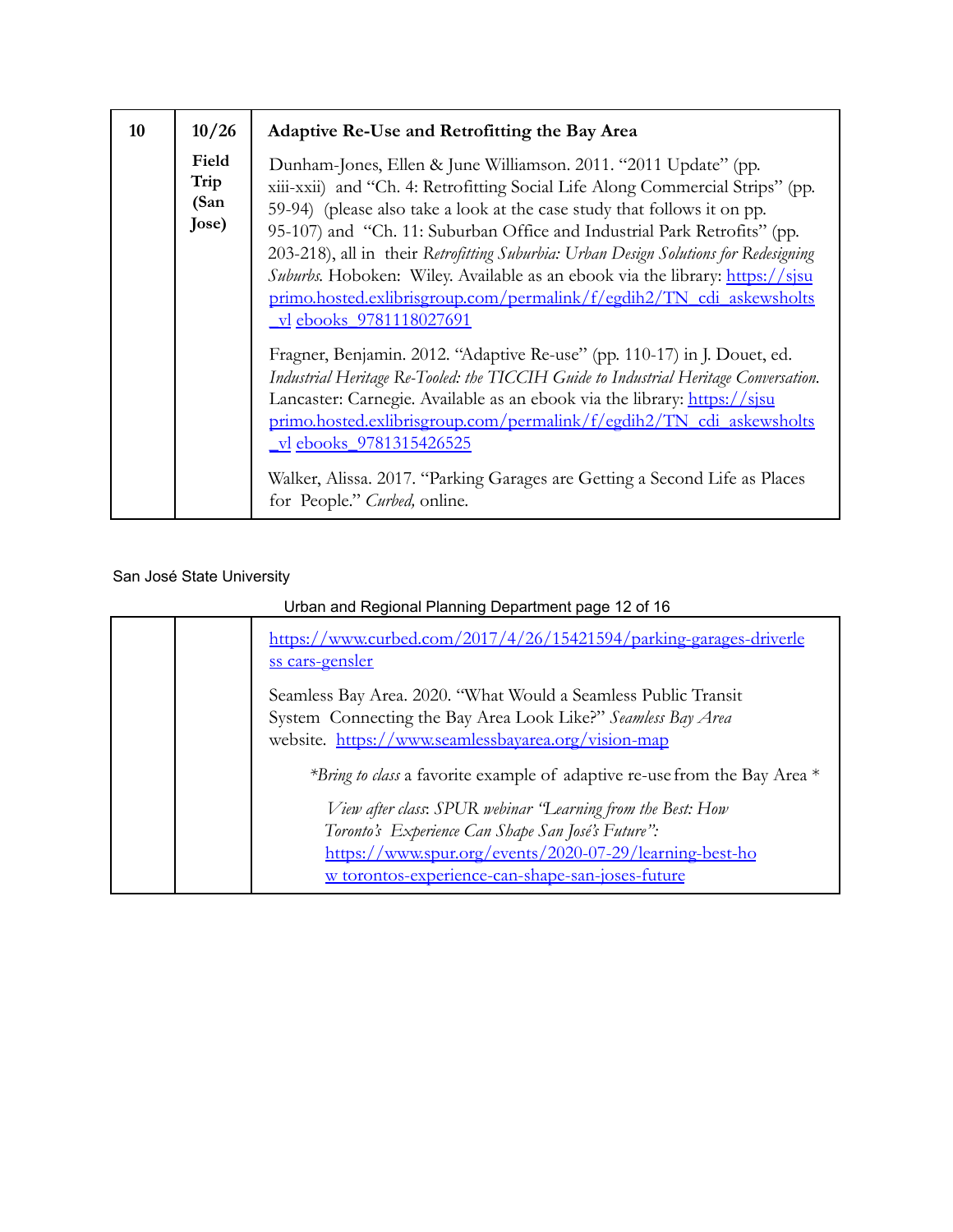| 11 | 11/2       | Informality, Do-it-Yourself Urban Design and Tactical Urbanism                                                                                                                                                                                                                                     |
|----|------------|----------------------------------------------------------------------------------------------------------------------------------------------------------------------------------------------------------------------------------------------------------------------------------------------------|
|    | On<br>Zoom | Douglas, Gordon CC. 2018. "Ch. Introduction" and "Ch. 2 Constructive<br>Deviance" (pp. 1-44) in The Help-Yourself City: Legitimacyand Inequality in<br>DIY Urbanism. Ebook via library: https://sisu<br>primo.hosted.exlibrisgroup.com/permalink/f/1cue0e3/01CALS_ALMA71<br>48 4436070002901       |
|    |            | Finn, Donovan. 2015. "DIY Urbanism: Implications for Cities." The Journal<br>of Urbanism 7(4): pp. 381-98. (See Canvas module.)                                                                                                                                                                    |
|    |            | Lydon, Mike & Street Plans Collaborative. 2012. Tactical Urbanism Vol.<br>2. Available from the authors on issuu at:<br>https://issuu.com/streetplanscollaborative/docs/tactical_urbanism_vol_2_<br>fin al                                                                                         |
|    |            | City of Oakland. 2021. Flex Streets Initiative webpage (explore the links<br>on this page to learn about the program and consider how it uses tactical<br>urbanism principles to respond to Covid-19).<br>https://www.oaklandca.gov/resources/business-use-of-streets-and-sidewal<br>ks initiative |
|    |            | View in class: SJSU Applied Anthropology Team Community Parking<br>Matters https://www.youtube.com/watch?v=M5FcP52SztM&t=9s                                                                                                                                                                        |
|    |            | *Reading response 3 due for in class discussion*                                                                                                                                                                                                                                                   |
| 12 | 11/9       | <b>Mean Streets vs. Accessible Design</b>                                                                                                                                                                                                                                                          |
|    | On<br>Zoom | Mike Davis. 2006 (1990). "Fortress L.A." (pp. 221-64) in his City of<br><i>Quartz</i> . Available as an ebook via the library: https://sisu<br>primo.hosted.exlibrisgroup.com/permalink/f/1cue0e3/01CALS_ALMA71<br>38 5144920002901                                                                |
|    |            | Dolores Hayden. 1980. "What Would a Non-Sexist City Be Like?<br>Speculations on Housing, Urban Design, and Human Work." Signs, Vol. 5,<br>No. 3, Supplement: Women and the American City, pp. S170-S187<br>$\frac{https://sjsu-}{$                                                                 |

Urban and Regional Planning Department page 13 of 16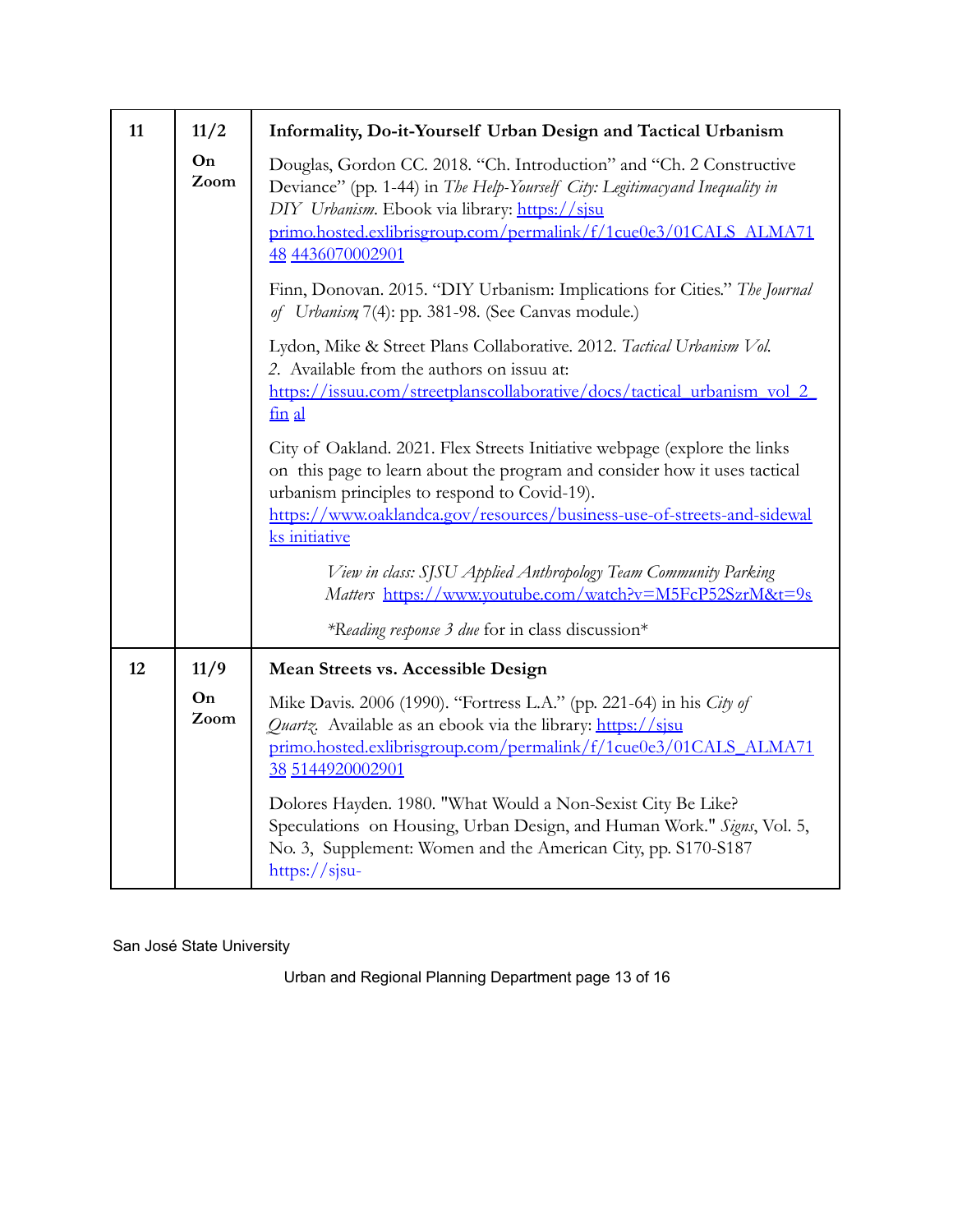|    |            | primo.hosted.exlibrisgroup.com/permalink/f/egdih2/TN_cdi_crossref_pri<br>ma ry 10 1086 495718                                                                                                                                                                                                                                                                                                                                                                                                                                                                                                                                                                                                                                                     |
|----|------------|---------------------------------------------------------------------------------------------------------------------------------------------------------------------------------------------------------------------------------------------------------------------------------------------------------------------------------------------------------------------------------------------------------------------------------------------------------------------------------------------------------------------------------------------------------------------------------------------------------------------------------------------------------------------------------------------------------------------------------------------------|
|    |            | Ruth Butler & Sophia Bowlby. 1997. "Bodies and Spaces: And Exploration<br>of Disabled People's Experiences in Public Space," Environment and Planning<br>D: Society and Space, vol. 15, pp. 411-433. (See Canvas module.)                                                                                                                                                                                                                                                                                                                                                                                                                                                                                                                         |
|    |            | Clare Foran. 2013. "How to Design a City for Women," CityLab<br>website.<br>https://www.citylab.com/transportation/2013/09/how-design-city<br>women/6739                                                                                                                                                                                                                                                                                                                                                                                                                                                                                                                                                                                          |
|    |            | Steve Wright & Heidi Johnson-Wright. 2016. "Design for<br>Everybody" American Planning Association website:<br>https://www.planning.org/planning/2016/mar/designforeverybody/                                                                                                                                                                                                                                                                                                                                                                                                                                                                                                                                                                     |
|    |            | View in class: Meet the Normals: Adventures in Universal Design<br>https://harford.libguides.com/accessibility/udl                                                                                                                                                                                                                                                                                                                                                                                                                                                                                                                                                                                                                                |
|    |            | Guest speaker. Melinda Wang, Callander Associates                                                                                                                                                                                                                                                                                                                                                                                                                                                                                                                                                                                                                                                                                                 |
|    |            | * Essay on Design and Community Character due*                                                                                                                                                                                                                                                                                                                                                                                                                                                                                                                                                                                                                                                                                                    |
| 13 | 11/16      | Urban Design and Crisis: Climate Change, Protest, Public Health                                                                                                                                                                                                                                                                                                                                                                                                                                                                                                                                                                                                                                                                                   |
|    | On<br>Zoom | Alex Bozikovic. 2017. "Urban Design in the Time of Climate Change:<br>Making A Friend of Floods." The Globe and Mail online at<br>https://www.theglobeandmail.com/life/home-and<br>garden/architecture/urban-design-in-the-time-of-climate-change-making<br>-a friend-offloods/article35601452/<br>Winstead, Ed. 2017. "Climate Change as a Design Problem." The New<br>York Times online at<br>https://www.nytimes.com/2017/06/16/insider/climate<br>change-as-a-design-problem-architecture-rotterdam.html<br>Peter Schwartzstein. 2020. "Urban Design Can Make or Break<br>Protests." Smithsonian Magazine website.<br>https://www.smithsonianmag.com/history/geography-protest-ho<br>w urban-design-can-make-or-break-people-power-180975189/ |
|    |            | Alissa Walker. 2020. "Coronavirus is Not Fuel for Urbanist Fantasies."<br>Curbed<br>website.<br>https://www.curbed.com/2020/5/20/21263319/coronavirus-future<br>city-urban-covid-19                                                                                                                                                                                                                                                                                                                                                                                                                                                                                                                                                               |
|    |            | Donovan Finn. 2020. "Streets, Sidewalks, and COVID-19: Reimagining<br>New York City's Public Realm as a Tool for Crisis Management." Journal of<br>Extreme Events, 7(4). (Article available on Canvas.)                                                                                                                                                                                                                                                                                                                                                                                                                                                                                                                                           |
|    |            | *Reading response 4 due for in class discussion*                                                                                                                                                                                                                                                                                                                                                                                                                                                                                                                                                                                                                                                                                                  |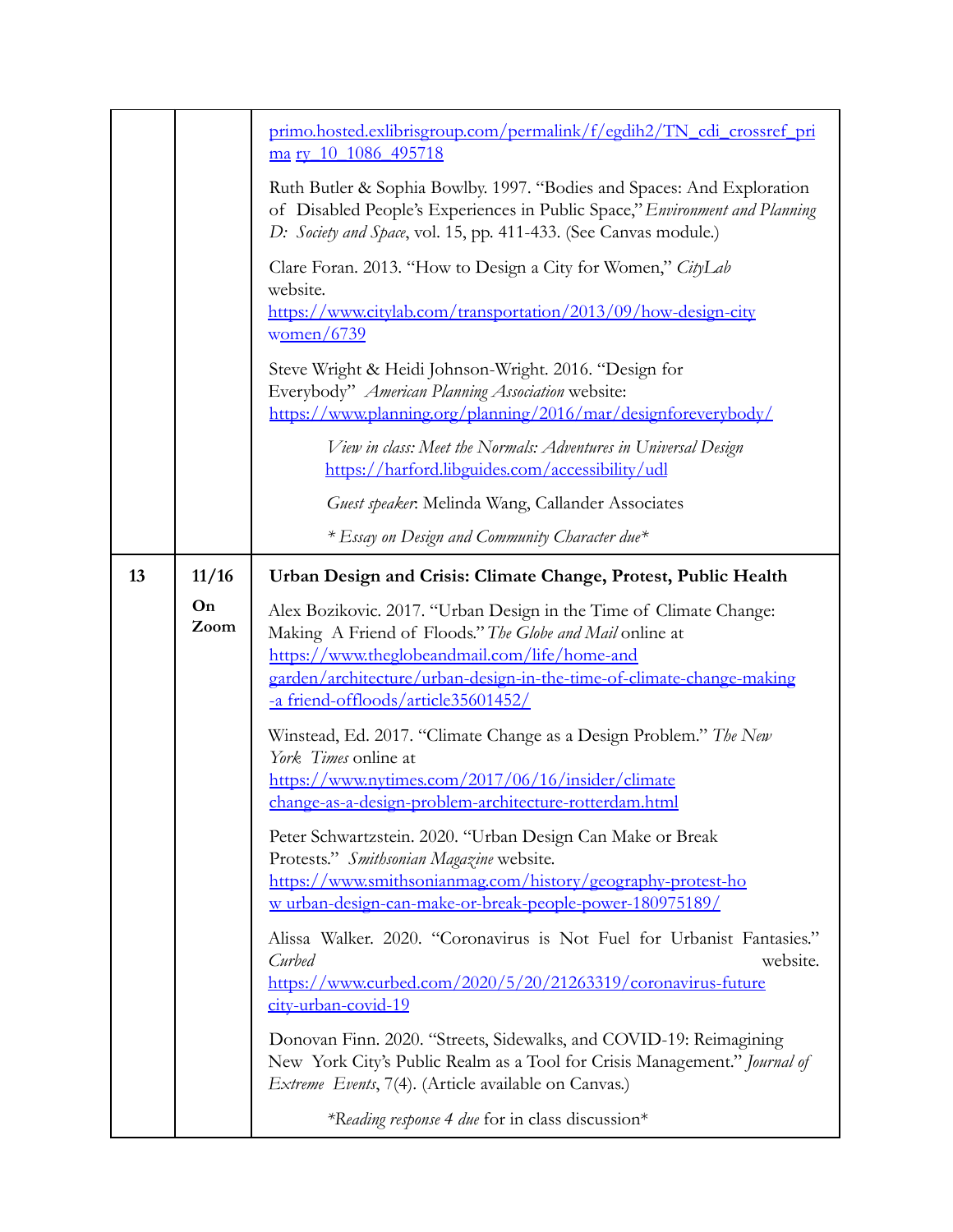| 14 | 11/23                          | Drawing and Rendering (Photoshop Tutorial and Design Ideas)                                                                                                                   |
|----|--------------------------------|-------------------------------------------------------------------------------------------------------------------------------------------------------------------------------|
|    | Async<br>$\mathbf{h}$<br>ronou | This session is ASYNCHRONOUS. No Class on 11/23. Instead, do the readings<br>and view the recorded lecture on Canvas. This will comprise a visual walk-through<br>tutorial of |

| Urban and Regional Planning Department page 14 of 16 |                                                                                                                                                                                                                                                                                                                                                 |
|------------------------------------------------------|-------------------------------------------------------------------------------------------------------------------------------------------------------------------------------------------------------------------------------------------------------------------------------------------------------------------------------------------------|
|                                                      | Photoshop collage techniques and other strategies for creating simple but effective renderings<br>of urban design ideas. Before viewing, it will be helpful to make sure you are on a<br>computer with Adobe Photoshop installed and running so that you can follow along.                                                                      |
|                                                      | Look through remaining chapters that seem relevant from Dunham-Jones,<br>Ellen & June Williamson. 2011. Retrofitting Suburbia: Urban Design Solutions for<br>Redesigning Suburbs. Available as an ebook via the library: https://sisu<br>primo.hosted.exlibrisgroup.com/permalink/f/egdih2/TN cdi askewsholts<br><u>vl</u> ebooks 9781118027691 |
|                                                      | Check out John King's wonderful 2015 piece, "Architectural<br>Renderings Reveal Narrow Vision of the Future," SFGate website:<br>https://www.sfgate.com/bayarea/article/Architectural-renderings-reve<br>al narrow-vision-of-6106932.php#photo-7587436                                                                                          |
|                                                      | Look at other project resources on Canvas<br>On $11/23$ I will make myself available during regular class time to<br>answer questions about software and the final assignment. Please come<br>prepared.                                                                                                                                         |